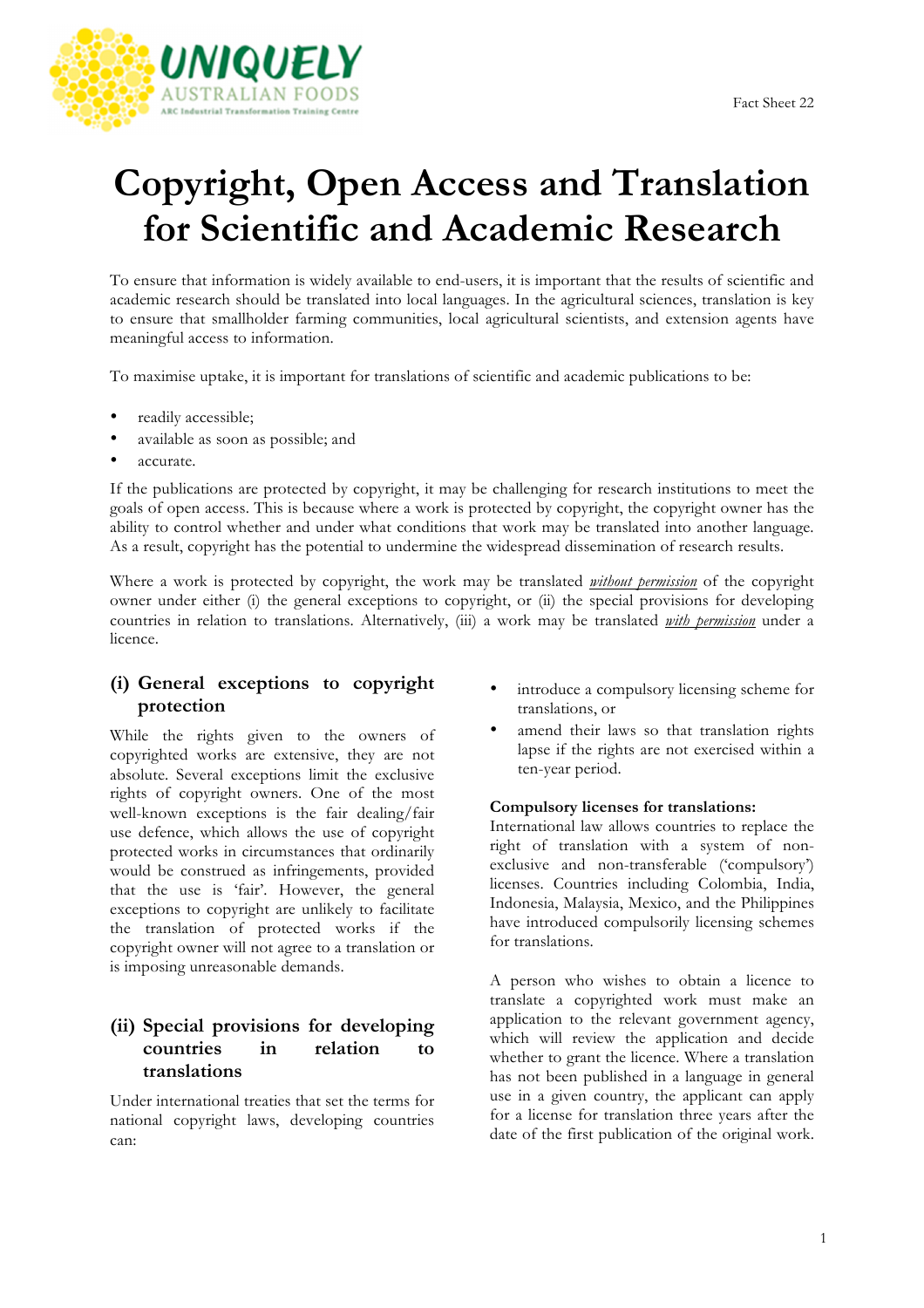However, they must wait an additional six months before the licence comes into effect. Meanwhile, if the applicant wishes to translate the work into a language that is not in general use in any developed country, the applicant can apply for a compulsory licence to translate one year after the date of the first publication of the original work. After complying with the relevant national protocols, the applicant must wait an additional nine months before the licence to translate will come into effect.

In both cases, the applicant must show that the copyright owner has refused their request to translate the protected work. Where the owner cannot be found, the applicant must show that he or she exercised due diligence to find the owner. The applicant is also required to send by registered airmail copies of the application for the license to the publisher of the work and to any designated national or international information centre.

The compulsory licencing system is limited to works published in printed or analogous forms of media. A licence to translate should only be granted 'for the purpose of teaching, scholarship or research'. While it is normally not possible to export a translated work to another country, in some cases public bodies can export translations. The copyright owner must receive 'just compensation' for translations made under compulsory licenses, consistent with royalties that normally would be paid for access to the work. The translations should also be 'correct'.

**Lapse of translation rights:** International law also allows countries to amend their national copyright laws so that translation rights lapse if they are not exercised within a 10-year period after publication. This option is open to all developing countries, so long as they have not created a system of compulsory licencing.

### **Problems with the existing scheme**

Although it may appear that international law provides an effective system to facilitate the translation of copyright protected works, the current regime has been criticised for failing to meet the needs of developing countries.

One problem may arise where institutions conduct research across multiple countries, in which different languages are spoken and which have different copyright laws. While global standardisation in copyright law has occurred to a certain extent, differences still exist between different national systems. Given that the extent to which a copyright owner is able to control the translation of his or her works depends on the laws of individual countries, this means that it is often necessary to navigate the intricacies and idiosyncrasies of local laws.

**Delays:** The fact that the translation rights lapse 10 years after publication means that this option will be of limited use for most scientific publications. This is because the long gap between the initial publication and the permissible translation would render the translation of little value. Although countries that recognise compulsory licenses may permit translations one or three years after the initial publication, as noted above, several issues limit the usefulness of compulsory licences.

**Online Matter:** Because compulsory licences are limited to works published in printed or analogous forms of media, they do not apply to works published online.

**Administrative burdens:** The usefulness of compulsory licenses may be undermined by the administrative burdens, such as the need to file applications with government agencies, to demonstrate that due diligence was exercised, to pay administrative fees, and to maintain communications with several parties.

**Cost for access:** Countries with compulsory licencing frameworks for translations must ensure that the author is paid 'just compensation'. This gives rise to the question of who will pay the royalty costs. If the end-user were to pay, it would undermine the open access principle that materials should be freely available.

## **(iii) Licences**

Given the issues associated with both the general defences in national copyright laws and the special options available under international law for translations in developing countries, it is likely that research institutions will need to consider licensing protected works to make them openly accessible. This may be challenging if there is uncertainty about who owns copyright in a given research publication. Problems may arise especially where multiple authors from different institutions were involved in the research.